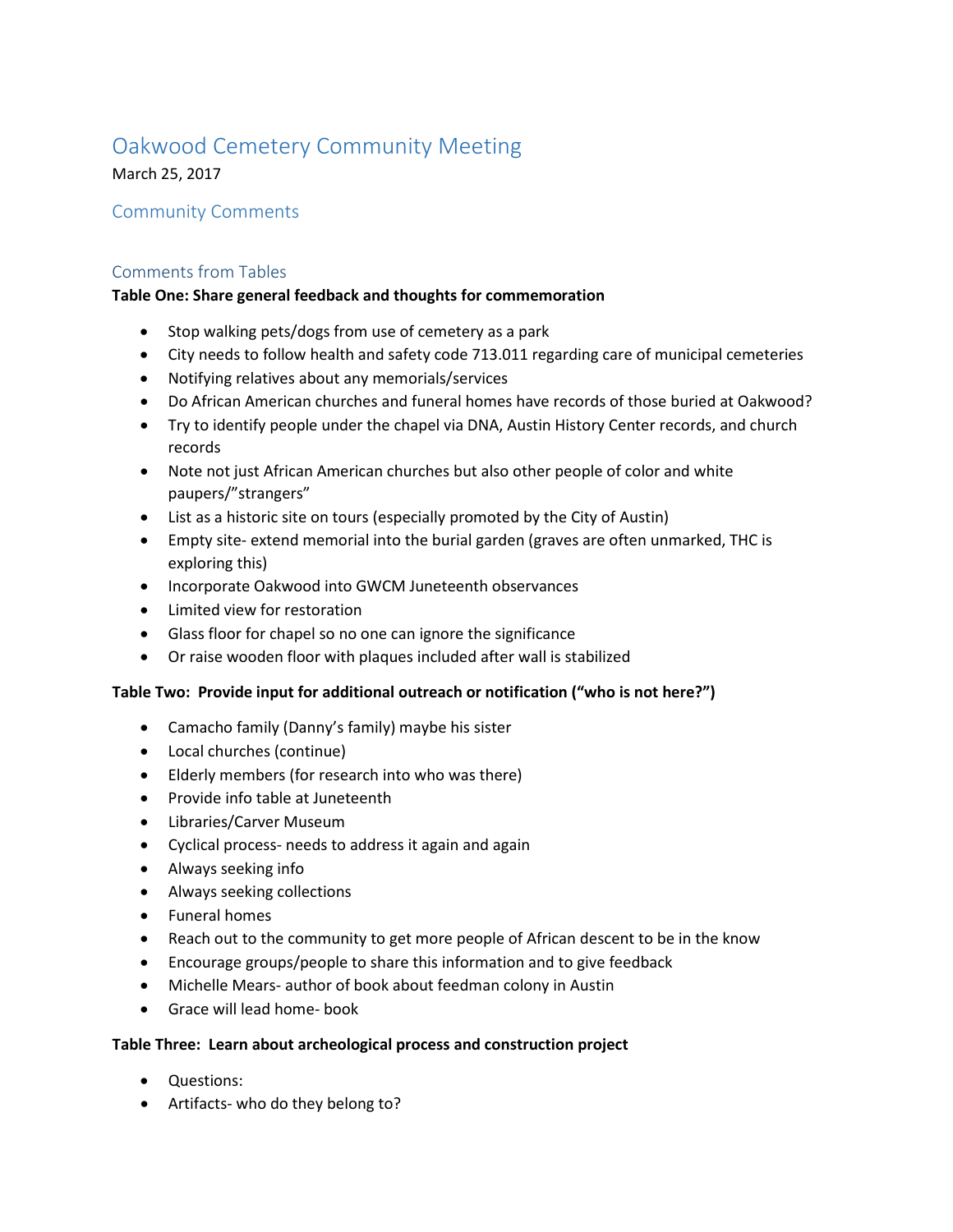- Memorial- would it have to be in the chapel space?
- Is there a dental expert archeologist?
- What is being done now to mitigate damage?
- What can we learn about the people?
- What condition are the remains in?
- Can the chapel be raised to remove remains?
- Does the chapel have to remain in place?
- Is there any reported history from when the chapel was built and opened?
- Can we do additional GPR?
- Comments:
- Do as much as possible through non-invasive process
- Include Austin Parks Foundation for support
- Michelle Mears Book on Freedman's Colonies

#### General Comments from the meeting

- Why are you just focusing on this one issue?
- The stones and roads need restoration too. What are you doing to address these funding issues?
- Why not move chapel to Austin Memorial Park? Leave graves alone
- Offer families financial assistance to relocate graves.
- Are you attempting to ID the graves to though DNA analysis?
- Community Conservation: Why has PARD already decided that the graves will be commemoration?
- Are there plans for some type of memorial listing the names and location of prominent African Americans?
- Confusion about what was said 1. City Rep "Building being moved is not an option?" 2. "Decision must be made quickly? Later said time is not of the essence"
- Comment: Archaeological content, regarding the disinterment of the bodies under the Chapel. (Grania Patterson)
- A suspended wood floor can be installed in a way that grave can be undisturbed. Leave the graves alone.
- Has there been any information recovered that would indicate human remains were disinterred purposely or otherwise during the 1914 building construction?